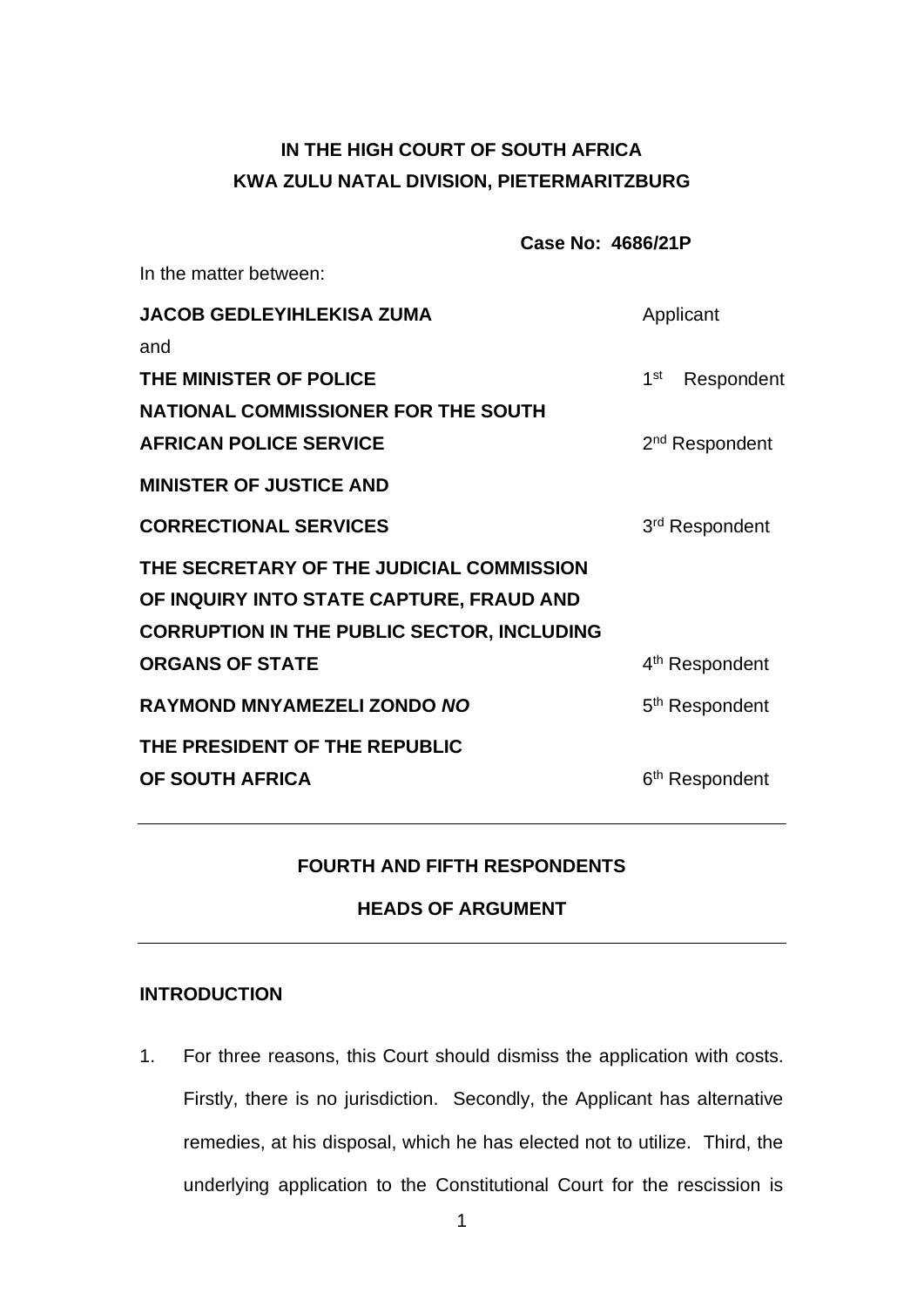manifestly unmeritorious. It is premised on falsehoods, material nondisclosures and a manifest failure to meet the standard for rescission.

- 2. We shall start with the objection based on jurisdiction.
- 3. Before we do so, it is necessary to record the order sought by the Applicant. This application is concerned only with Part A. The relevant paragraphs in the Notice of Motion are 2.1 and 2.2.
	- 3.1 In paragraph 2.1, the Applicant seeks an order *"staying and or suspending the execution of the relevant orders in the aforementioned orders*", pending the application for rescission of judgment, which has been instituted before the Constitutional Court.
	- 3.2 Secondly, in paragraph 2.2 the applicant seeks an interdict against the First and Second Respondent "from executing the orders in paragraphs 4, 5 and 6 of the aforementioned judgment."
- 4. Thus, explicitly the application is about preventing the implementation of an order of the Constitutional Court. The question is whether it is permissible for the High Court to *"suspend the execution of an order of the Constitutional Court.*" We submit that it is plain that it does not. We explain shortly why.
- 5. It is trite that jurisdiction must be decided upfront, as an anterior question, before the merits of the claim can be considered. The Constitutional Court has held:

2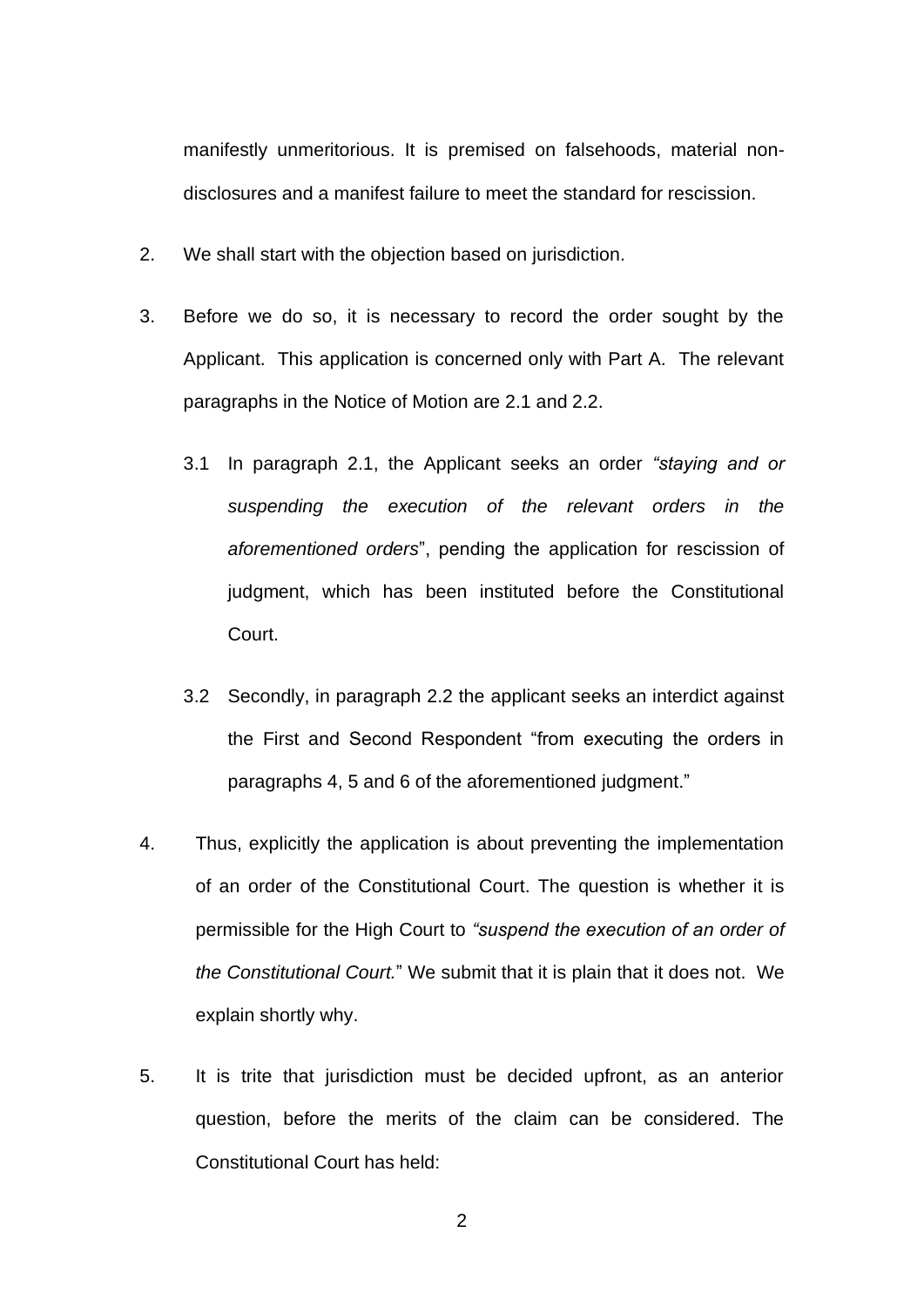*"Where the jurisdiction of the court before which a review application is brought is contested, a ruling on this issue must precede all other orders. This is because a court must be competent to make whatever orders it issues. If a court lacks authority to make an order it grants, that order constitutes a nullity. Scarce judicial resources should not be wasted by engaging in fruitless exercises like making orders which cannot be enforced."<sup>1</sup>*

### **THIS COURT HAS NO JURISDICTION**

- 6. The relevant paragraphs of the order of the Constitutional Court are as follows:
	- 6.1 Mr Zuma is sentenced to undergo 15 months imprisonment. (paragraph 4 of the order).
	- 6.2 Mr Zuma is ordered to submit himself to the South African Police at Nkandla Police Station or Johannesburg Central Police Station within 5 calendar days from the date of this Order. The Station Commander or other officer in charge of the Police station relevant is to ensure that he is immediately delivered to a Correctional Centre to commence serving the sentence of 15 months imprisonment. (paragraph 5 of the order)

<sup>&</sup>lt;sup>1</sup> Competition Commission of South Africa v Standard Bank of South Africa Limited; Competition Commission of South Africa v Standard Bank of South Africa Limited; Competition Commission of South Africa v Waco Africa (Pty) Limited and Others (CCT158/18; CCT179/18; CT218/18) [2020] ZACC 2; 2020 (4) BCLR 429 (CC) at para 200.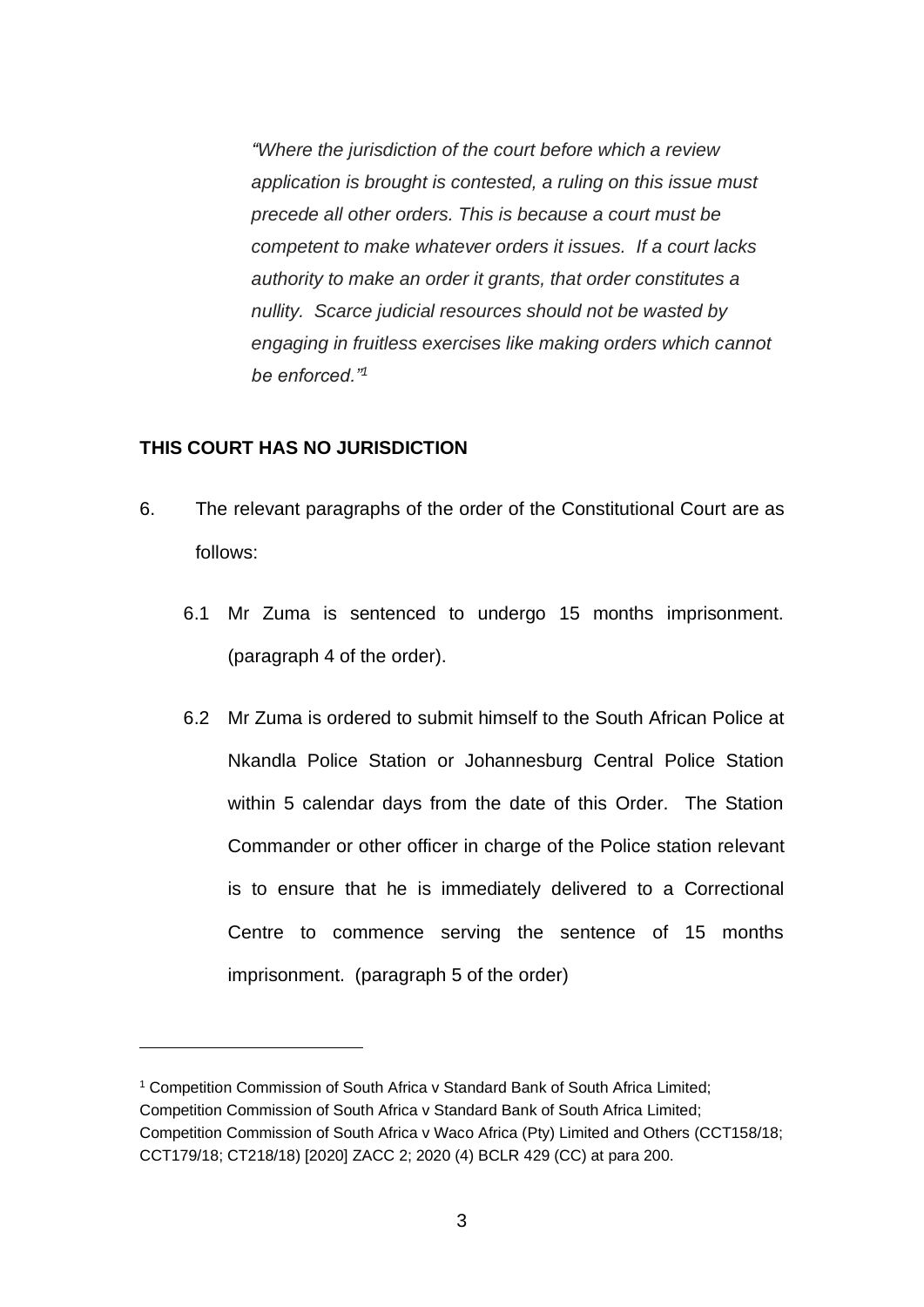- 6.3 In the event of his failure to submit himself, the Minister of Police and the National Commissioner of the South African Police should *"within 3 calendar days*" take the appropriate steps to ensure that Mr Zuma is delivered to a Correctional Centre in order to commence serving the sentence of 15 months imprisonment. (paragraph 6 of the order)
- 7. There is no application to rescind paragraph 3 of the Order, in terms of which Mr Zuma was found to be guilty of contempt of Court.
- 8. The Constitution establishes the hierarchy of courts. At the apex is the Constitutional Court. In terms of section 167(3)(1) the Constitutional Court *"is the highest Court of the* Republic". It is also the final Court of appeal.
- 9. Section 173 of the Constitution grants the Constitutional Court, the Supreme Court of Appeal and the High Court of South Africa *"the inherent power to protect and regulate their own process, and to develop the common law, taking into account the interest of justice.*".
- 10. This section does not grant the High Court any powers to suspend the execution of a judgment or decision of the Constitutional Court. Rather the High Court has powers to suspend its own decisions.
- 11. In *Molaudzi<sup>2</sup>* the Constitutional Court held:

<sup>2</sup> *Molaudzi v S* 2015 (2) SACR 341 (CC).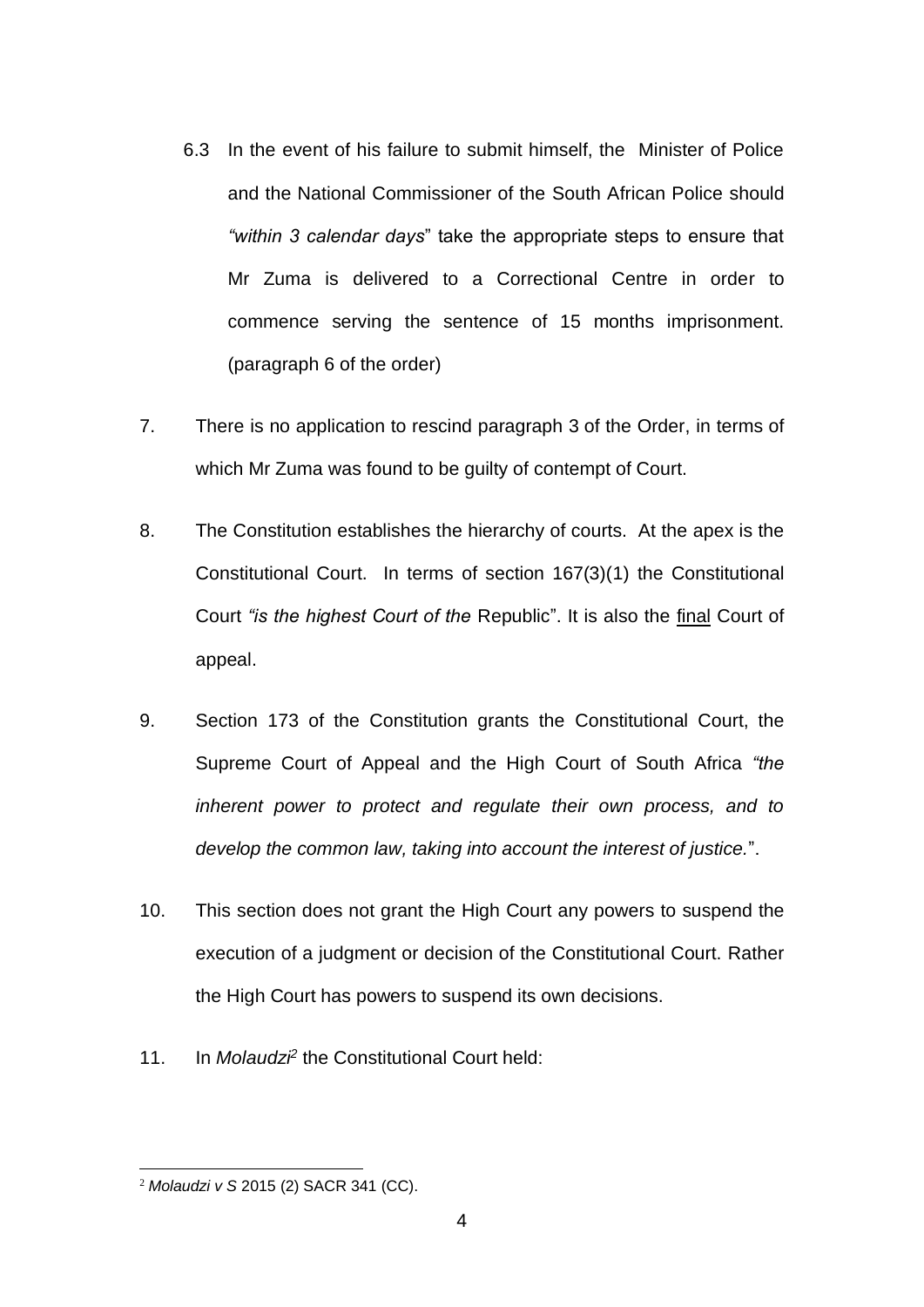*"[34] The power in section 173 must be used sparingly otherwise there would be legal uncertainty and potential chaos. In addition, a court cannot use this power to assume jurisdiction that it does not otherwise have."* [Underlining added].

12. A High Court is also precluded from interfering in the affairs of lower courts. In *Oosthuizen v Road Accident Fund* (258/10) [2011] ZASCA 118; 2011 (6) SA 31 (SCA) the Supreme Court of Appeal held:

> *"[17] A court's inherent power to regulate its own process is not unlimited. It does not extend to the assumption of jurisdiction which it does not otherwise have. In this regard see National Union of Metal Workers of South Africa & others v Fry's Metal (Pty) Ltd where this Court stated that:*

*'While it is true that this Court's inherent power to protect and regulate its own process is not unlimited – it does not, for instance, "extend to the assumption of jurisdiction not conferred upon it by statute". . . .'*

*[18] Section 173 does not give any of the courts mentioned therein, including the high court, carte blanche to meddle or interfere in the affairs of inferior courts. Historically, the high courts have always had supervisory powers over the magistrates' courts by way of for example review in terms of s 24 of the Supreme Court Act 59 of 1959 and [s 304](http://www.saflii.org/za/legis/consol_act/cpa1977188/index.html#s304) of the [Criminal Procedure Act 51 of 1977.](http://www.saflii.org/za/legis/consol_act/cpa1977188/) Moreover, a high court may only act in respect of matters over which it already has jurisdiction. A high court can therefore not stray beyond the compass of [s 173](http://www.saflii.org/za/legis/consol_act/cpa1977188/index.html#s173) by assuming powers it does not have.*

*[19] Courts have exercised their inherent jurisdiction when justice required them to do so. In this regard the following dictum*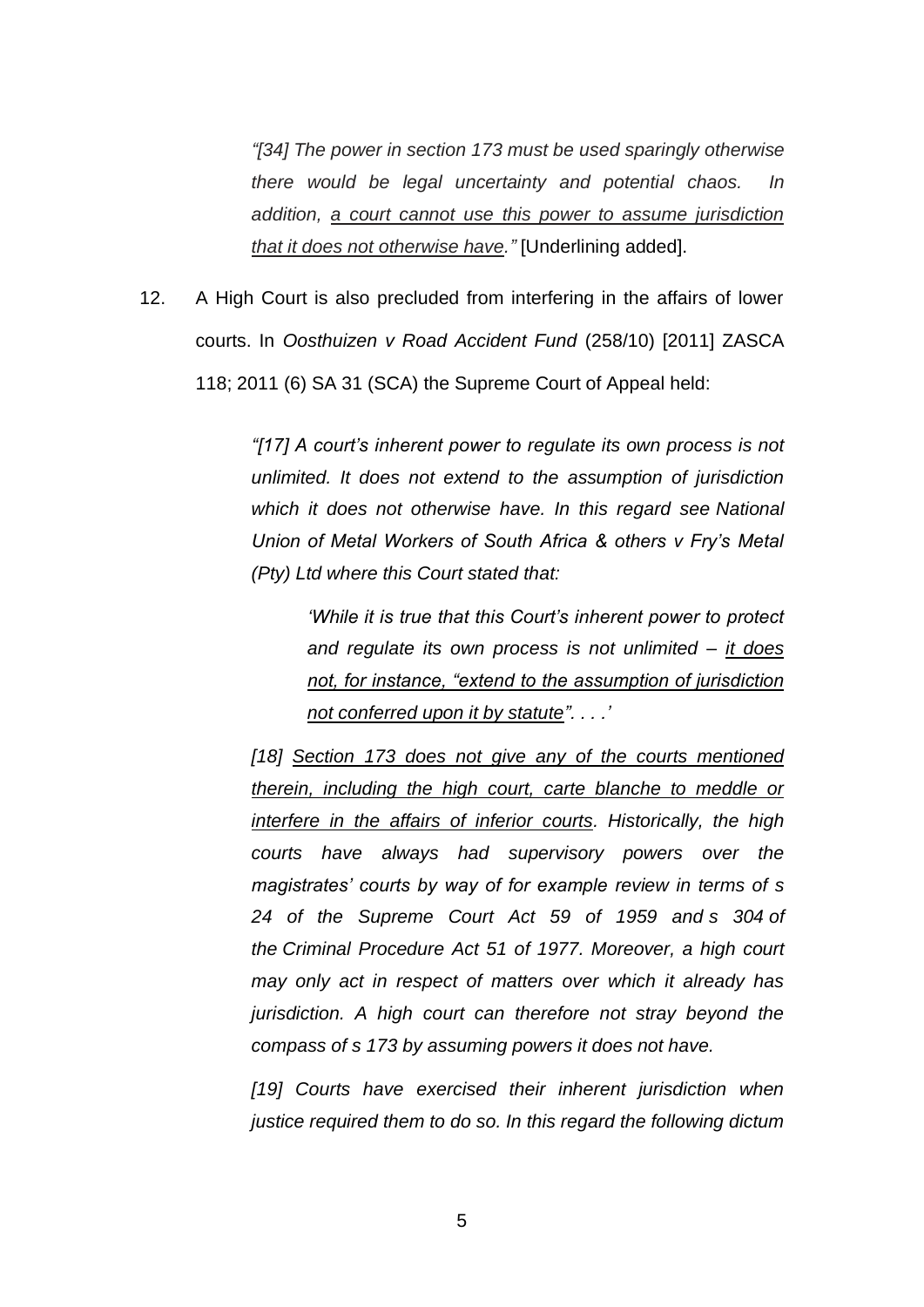*by Botha J in Moulded Components and Rotomoulding South Africa (Pty) Ltd v Coucourakis & another[6](http://www.saflii.org/za/cases/ZASCA/2011/118.html#sdfootnote6sym) should be noted.*

> *'I would sound a word of caution generally in regard to the exercise of the Court's inherent power to regulate procedure. Obviously, I think, such inherent power will not be exercised as a matter of course. The Rules are there to regulate the practice and procedure of the Court in general terms and strong grounds would have to be advanced, in my view, to persuade the Court to act outside the powers provided for specifically in the Rules. Its inherent power, in other words, is something that will be exercised sparingly. As has been said in the cases quoted earlier, I think that the Court will exercise an inherent jurisdiction whenever justice requires that it should do so. I shall not attempt a definition of the concept of justice in this context. I shall simply say that, as I see the position, the Court will only come to the assistance of an applicant outside the provisions of the Rules when the Court can be satisfied that justice cannot be properly done unless relief is granted to the applicant.'*

*This dictum must be read alongside what has been stated above. A high court can only act as described in this dictum when it already has jurisdiction over the case."*

13. Notably, section 172(1)(b) does not grant the High Court powers to suspend the operation of judgments of the Constitutional Court. In its plain language it provides that when deciding a constitutional matter *"within its power*", a Court *"may make an order that is just and equitable*". Justice and equity do not grant the High Court the power to regulate the enforcement of judgments of the Constitutional Court.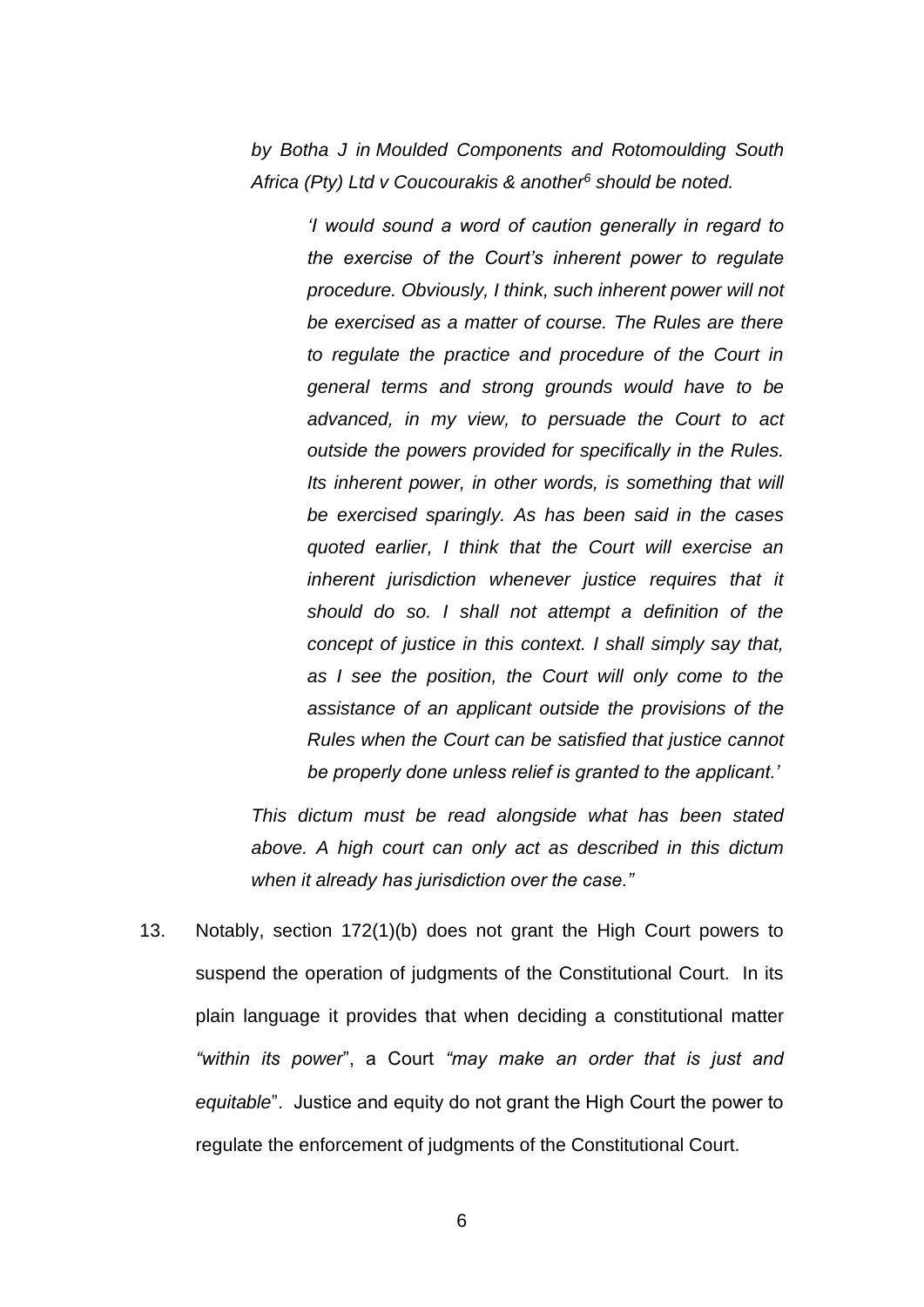14. The applicant's argument is that the High Court has jurisdiction to grant interim relief where a matter is within the exclusive jurisdiction of the Constitutional Court. This is an overstatement. The judgment in *United Democratic Movement v President of the RSA and others<sup>3</sup>* did not make that ruling. It held:

> *"A high court has jurisdiction to grant interim relief designed to maintain the status quo or to prevent a violation of a constitutional right where legislation that is alleged to be unconstitutional in itself, or through action it is reasonably feared might cause irreparable harm of a serious nature."*

15. This is clearly inapposite. This cannot be compared with an instance where the High Court suspends the enforcement of a judgment of the Constitutional Court. This Court lacks jurisdiction to hear this matter. The application should be dismissed.

# **AN ALTERNATIVE REMEDY IS AVAILABLE TO THE APPLICANT**

- 16. The applicant may approach the Constitutional Court urgently in terms of Rule 12 of the Constitutional Court Rules. In that event, the Chief Justice *"may dispense with the forms and service provided for*" and give directions as to how the matter would be dealt with.
- 17. The Constitutional Court clearly has the power to suspend the execution of its own orders, which it must exercise with due regard to the interests of justice.

 $3$  At para 32.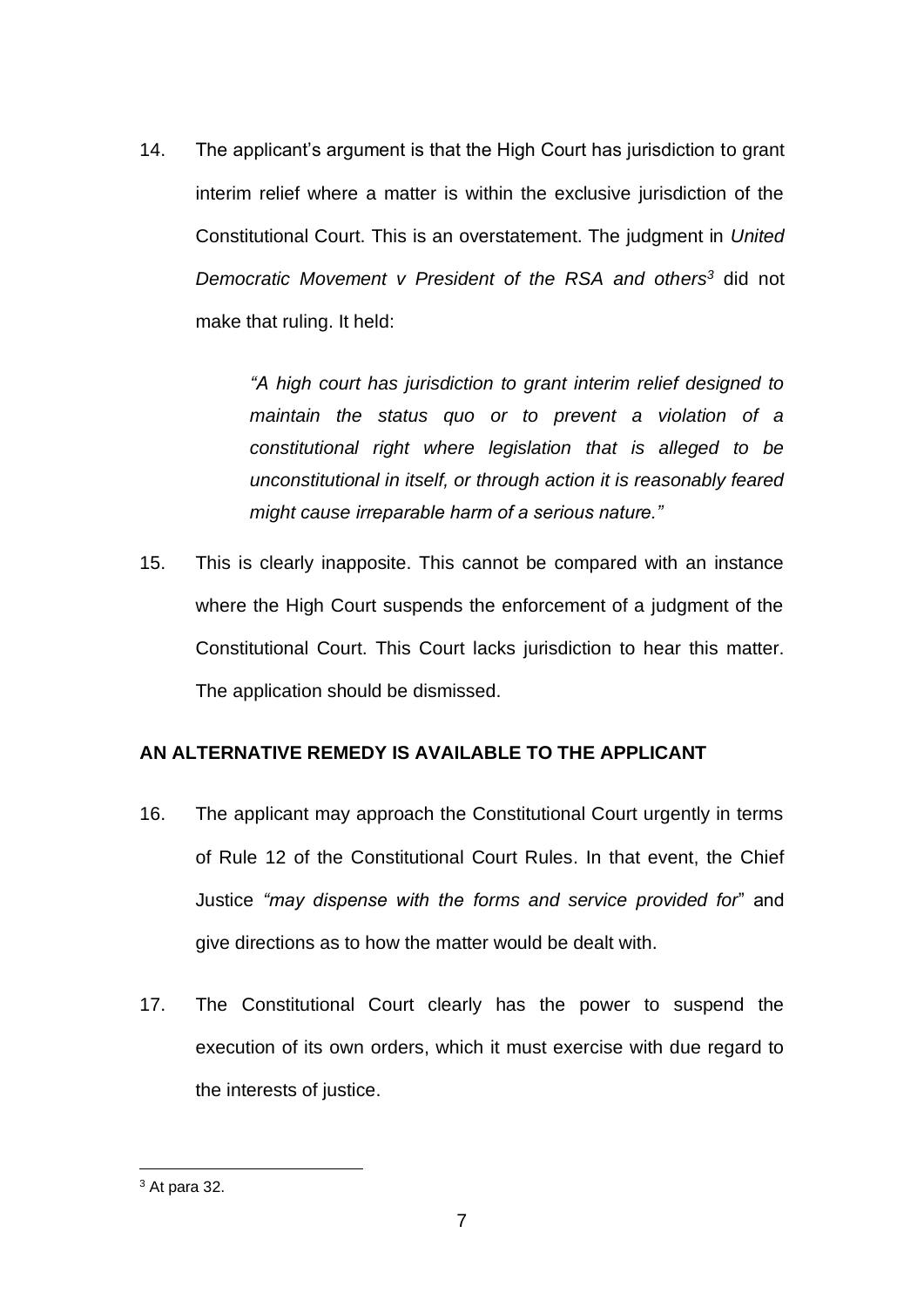- 18. In various contexts, the Constitutional Court has engaged with applications for extensions or suspensions of the operation of its own orders. 4
- 19. The primary factor which the Constitutional Court takes into account whether or not to extend or temporarily suspend the operation of its order is whether it is in the interest of justice to do so. Its powers derive from sections 172(1)(b), and 173 of the Constitution.
- 20. The applicant has an alternative remedy. He is entitled to approach the Constitutional Court for a suspension of the judgment. If he does so, he will have to satisfy the Court of a real and substantial injustice. But he has not done so.
- 21. The applicant has been expressly invited by the Fourth and Fifth Respondents to approach the Constitutional Court. He has not done so. He cannot complain if this application is dismissed for lack of jurisdiction, bearing in mind his election in these proceedings to approach the wrong forum.
- 22. There is a reference in the replying affidavit to the latter written by the South African Police Service to the Constitutional Court in which it is intimated that the police would rather await the outcome of this application and the rescission application before deciding whether or not to effect the arrest on the applicant. This letter is not germane to this

<sup>4</sup> See for example: *Minister of Justice v Ntuli* 1997 (3) SA 772 (CC); *Sibiya v Director of Public Prosecutions, Johannesburg High Court* 2006 (2) BCLR 293 (CC); *Ex Parte Minister of Social Development* 2006 (4) SA 309 (CC); and *Teddy Bear Clinic for Abused Children v Minister of Justice & Constitutional Development* 2014 (1) SACR 327 (CC).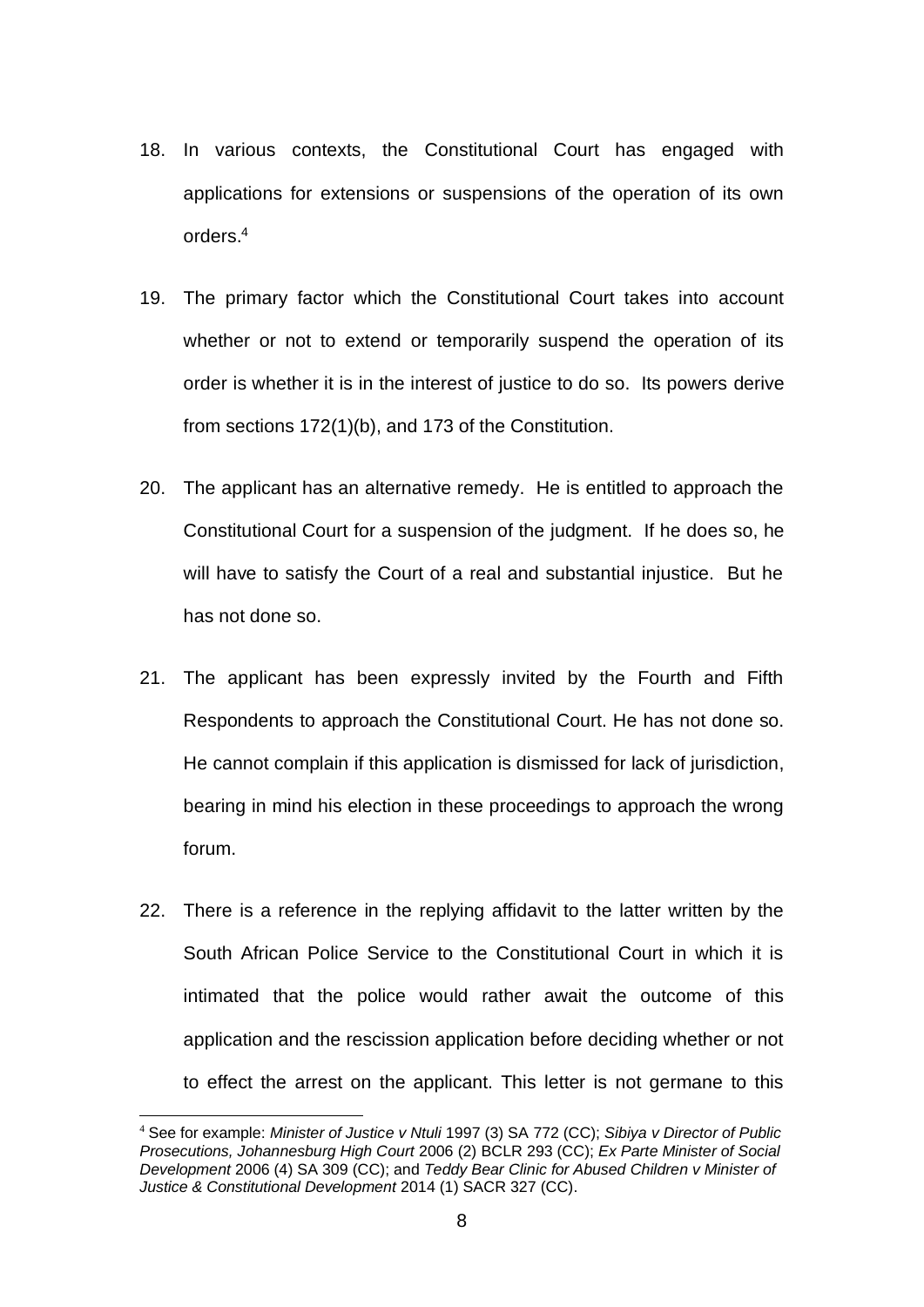application. It reflects only the views of the police ministry. The police cannot suspend the operation of an order of the Constitutional Court.

### **THE APPLICANT REMAINS IN CONTEMPT**

#### **The duty to comply is not suspended**

23. The application should be dismissed because the applicant is under a duty to comply with the order of the Constitutional Court. The mere institution of this application does not absolve him from this duty.

#### **Pending rescission does not suspend duty to comply**

24. It is clear that an order of a court is not suspended pending rescission. A court order is automatically suspended only where an application for leave to appeal has been instituted. The judgment of Meyer J in *Erstwhile Tenants of Williston Court & Another v Lewray Investments (Pty) Ltd & Another<sup>5</sup>* held the following at paragraphs 18 to 20:

> *"The provisions of section 18 of the Superior Courts Act must be interpreted in accordance with the established principles of interpretation … contextually read, I am of the view that had it been the intention of the legislature for the operation and execution of a decision which is the subject of an application for rescission also to be automatically suspended, then such decision would have been expressly included in section 18(1). The legislature would have expressed its intention to include such decision in clear and unambiguous language.*

<sup>5</sup> *Erstwhile Tenants of Williston Court & Another v Lewray Investments (Pty) Ltd & Another*  2016 (6) SA 466 (GJ)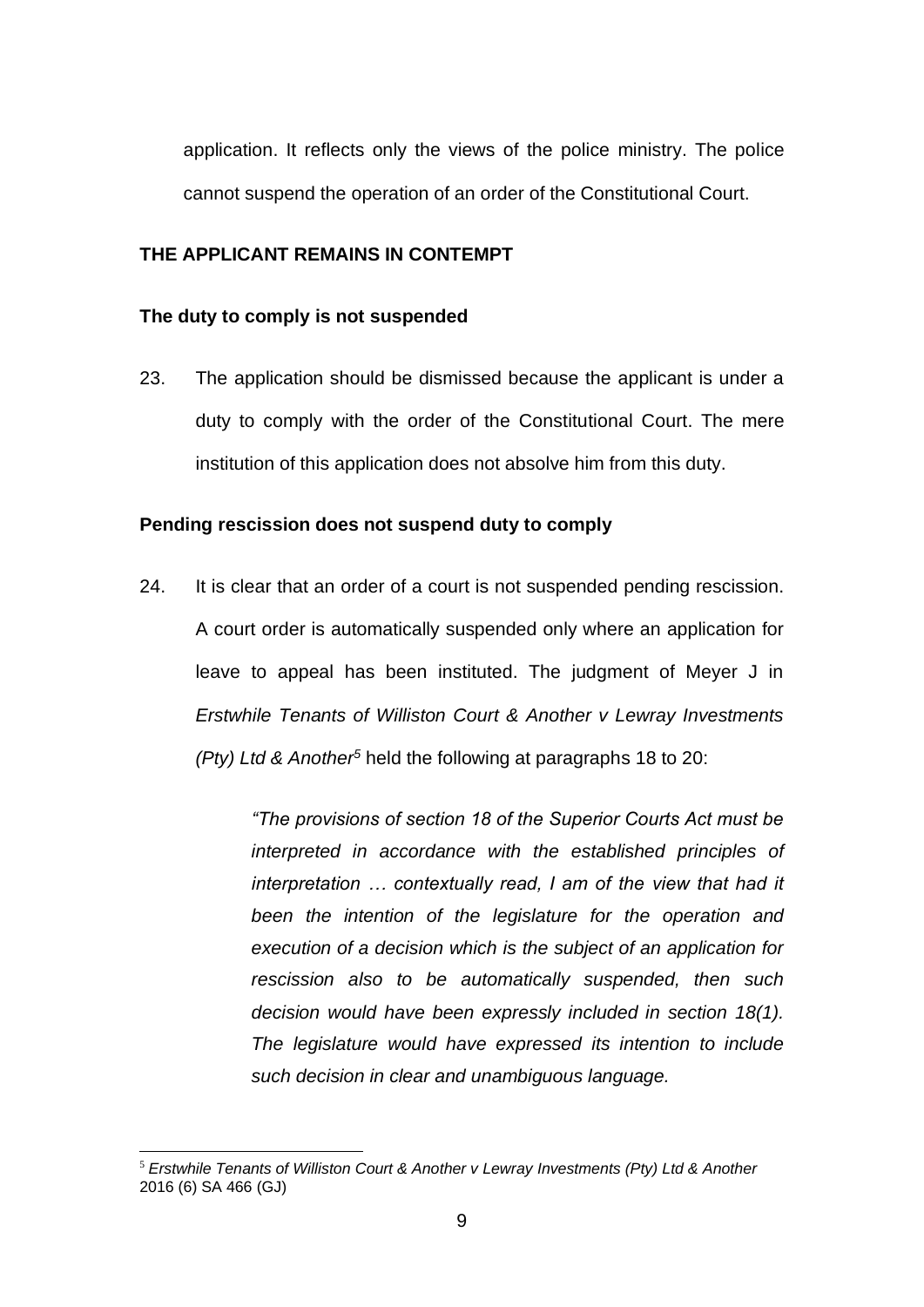*The contrary interpretation would result in the absurdity that the filing of any unmeritorious application for rescission could fail the operation and execution of a decision which is the subject of such application … But a person against whom the decision which if the subject of an application for rescission was given can always approach a Court under Rule 45A to suspend its execution pending the finalization of an application for rescission. …*

*The Superior Courts Act commenced on 23 August 2013. Its section 18 only provides for the automatic suspension of the operation and execution of a decision pending an application for leave to appeal. No other provision of the Superior Courts Act provides for the automatic suspension of the operation and execution of a decision which is the subject of an application to rescind, correct, review or vary an order of Court. There is also nothing which indicates an intention on the part of the legislature to broaden the automatic suspension of the operation and execution of decisions beyond those included in section 18. A Court can always be approached under Rule 45A to suspend the operation and execution of orders not included in section 18. But their operation and execution are not automatically suspended.*"

25. For good reasons, an order of the highest court must be enforced:

*"The rule of law and legal certainty will be compromised if the finality of a court order is in doubt and can be revisited in a substantive way. The administration of justice will also be*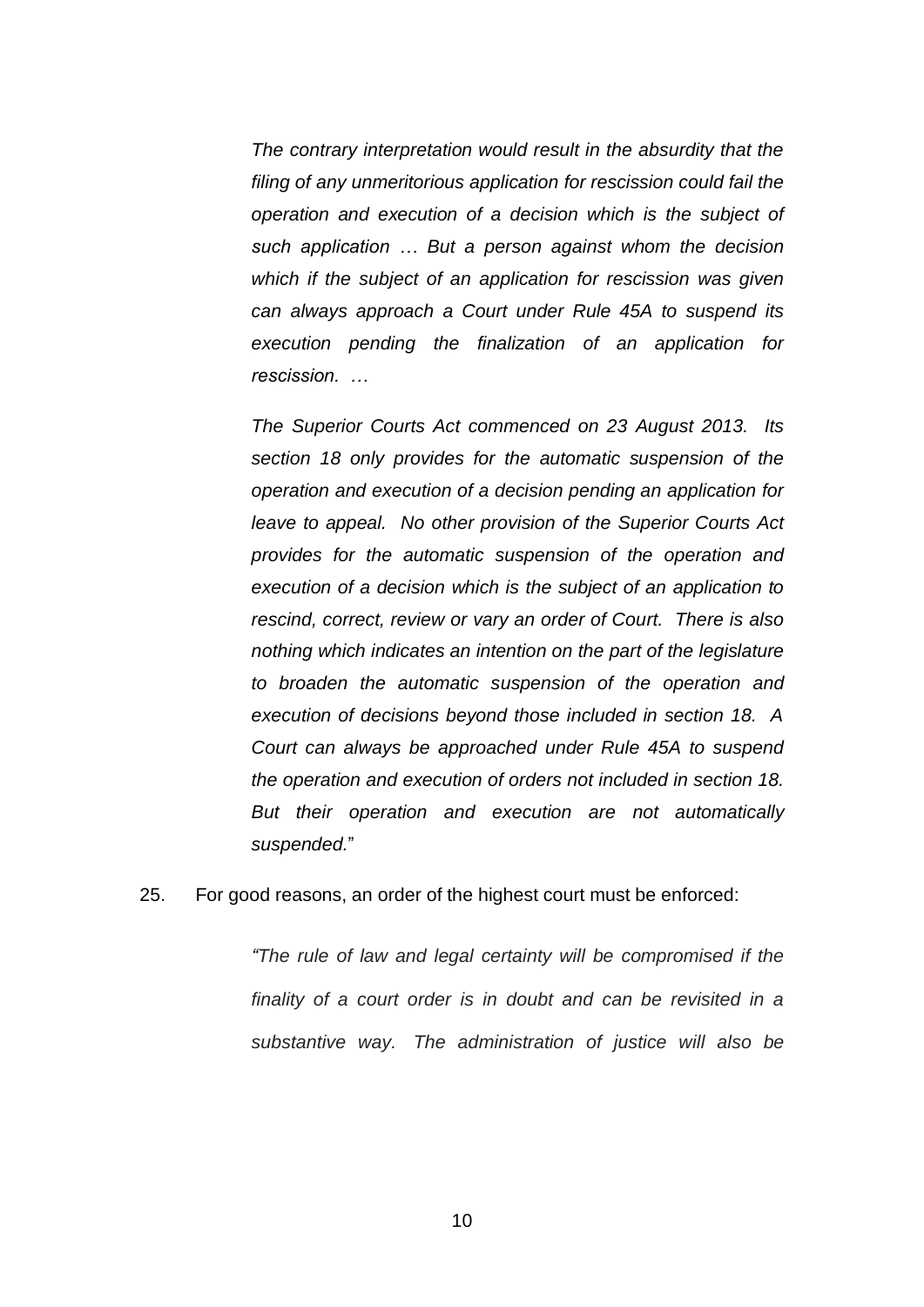*adversely affected if parties are free to continuously approach courts on multiple occasions in the same matter."<sup>6</sup>* 

#### **Pending interdict does not suspend duty to comply**

- 26. The applicant has sought to interdict the exercise of power by the First and Second Respondent, as ordered by the Constitutional Court. But he has omitted to deal with the fact that the first part of the order directs him to submit himself. He has refused. He has accordingly taken the law unto his own hands. He has elected, once again, to disobey the order of the Constitutional Court, by not submitting himself to the police station, as ordered.
- 27. The time limit by which the applicant should have handed himself over to the Police has lapsed. Merely instituting an application does not suspend the order of the Constitutional Court. In this case, there is no order before the Constitutional Court for the suspension of anything. This is so because a textual reading of Constitutional Court order 6 reveals that it was predicated on the Applicant's non-compliance with what is ordered in paragraph 5. In other words, the order is paragraph 6 becomes operational *"[in] the event that Mr Jacob Gedleyihlekisa Zuma does not submit himself to the South African Police Service as required by paragraph 5. . .*"

<sup>6</sup> *Molaudzi v S* (CCT42/15) [2015] ZACC 20; 2015 (8) BCLR 904 (CC) at para 37.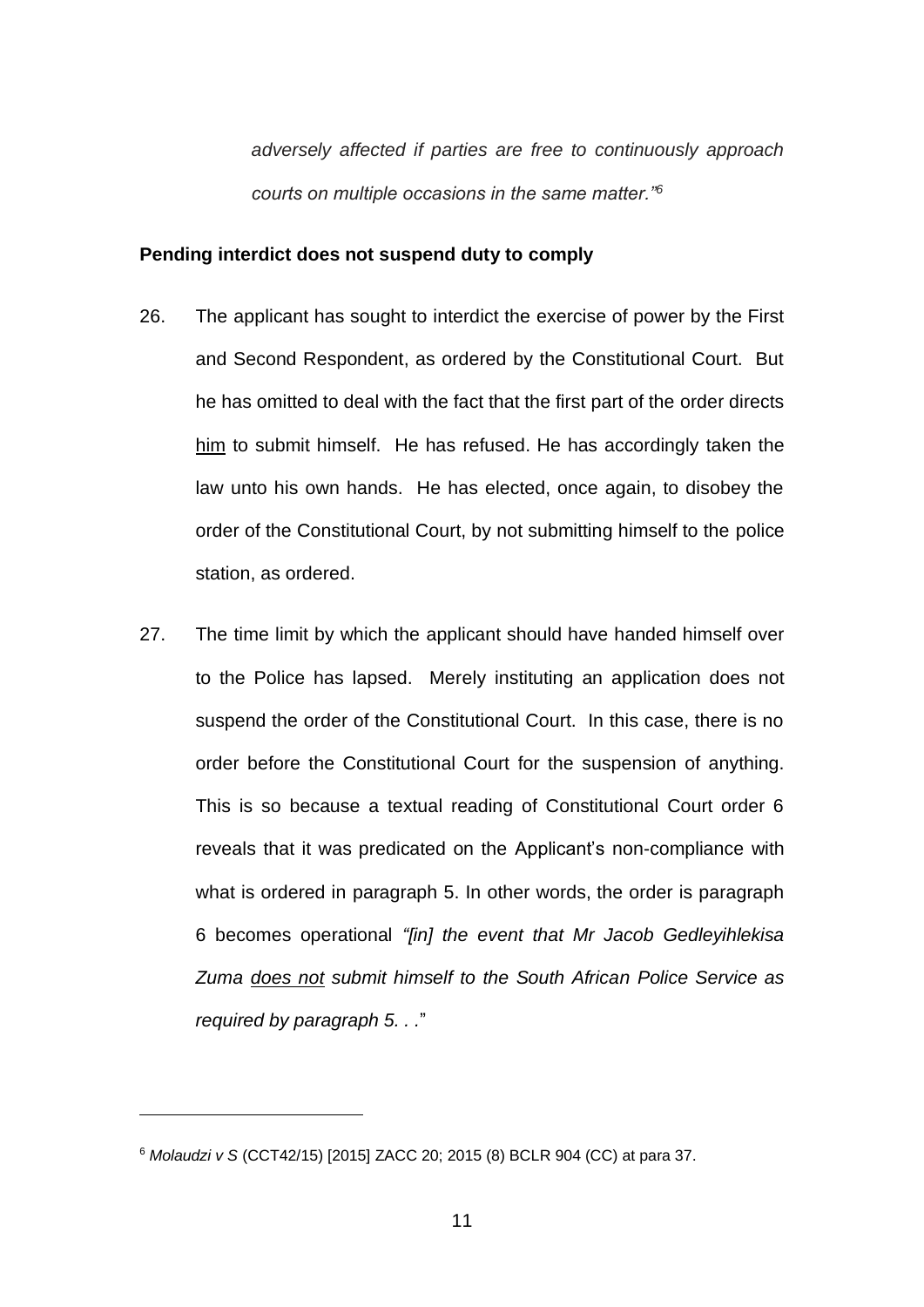- 28. The present case before the High Court does not entitle the applicant to refuse to comply.
- 29. The legal position is set out in *City of Tshwane Metropolitan Municipality v Afriforum & Another<sup>7</sup>* , where the Constitutional Court stated:

*"It needs to be stated categorically, that no aspect of our law requires of any entity or person to desist from implementing an apparently lawful decision simply because an application, that might even be dismissed, has been launched to hopefully stall that implementation. Any decision to that effect lacks a sound jurisprudential basis and is not part of our law. It is a restraining order itself, as opposed to the sheer hope or fear of one being granted, that can in law restrain. To suggest otherwise, reduces the actual rant of an interdict to a superfluity*".

- 30. Similarly, as noted by, Meyer J final judgments can be frustrated by *"unmeritorious rescission applications*". In this present matter, the rescission application is being prosecuted before a wrong forum – this is a fundamental error in the approach of Mr Zuma.
- 31. Mr Zuma, was never entitled to refuse to submit himself to the Police. Submitting himself, would not disentitle him to pursue his rescission application, or any bail application in terms of the Criminal Procedure

<sup>7</sup> *City of Tshwane Metropolitan Municipality v Afriforum & Another* 2016 (6) SA 279 (CC) at para 74.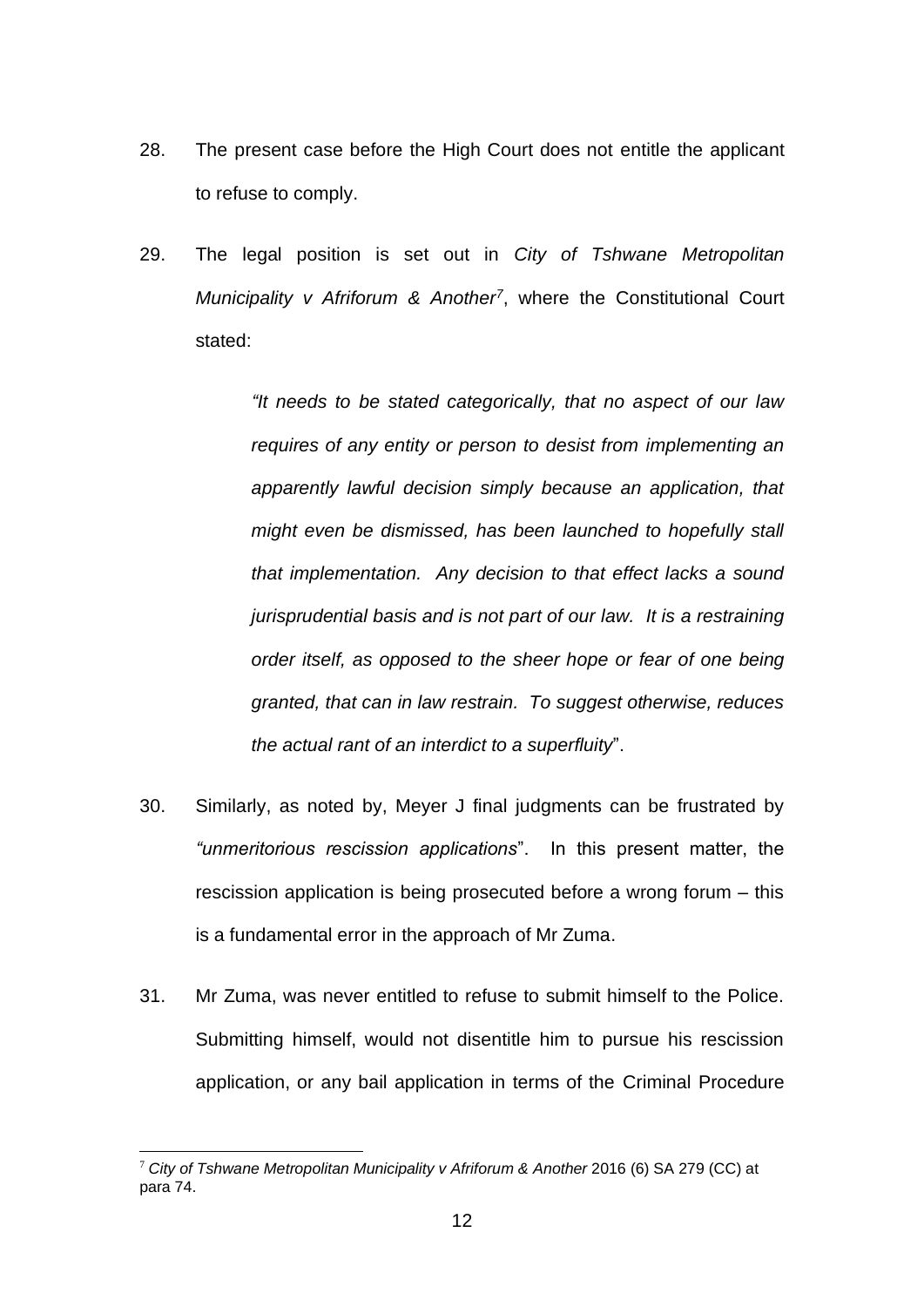Act 51 of 1977. But he has refused to do so. His refusal is a further example of contempt of Court.

- 32. While the *City of Tshwane* judgment was concerned with enforcement of administrative decisions, the aggravation in this case is that it is concerned with judgments of the Constitutional Court. Not only is Mr Zuma's conduct aggravated contempt, it is also a direct breach of the country's fundamental law.
- 33. Section 165 of the Constitution deals with judicial authority.
- 34. In terms of section 165(3) it is clear *"that no person…may interfere with the functioning of the Courts.*" Mr Zuma's deliberate refusal to submit himself to the police in terms of the Constitutional Court order is an interference with the functioning of the Courts. If court orders can be disobeyed, at will and without consequences, the Constitution will be reduced into a mere paper tiger.
- 35. Section 165(5) of the Constitution states that *"an order or decision issued by a court binds all persons to whom and organs of state to which it applies.*"
- 36. By his conduct, Mr Zuma has placed himself above judicial authority. He has defied the Constitution.

### **Remedy for the ongoing contempt is a dismissal**

37. Since the applicant remains in ongoing contempt, the application should be dismissed for this reason. Our law provides a clear remedy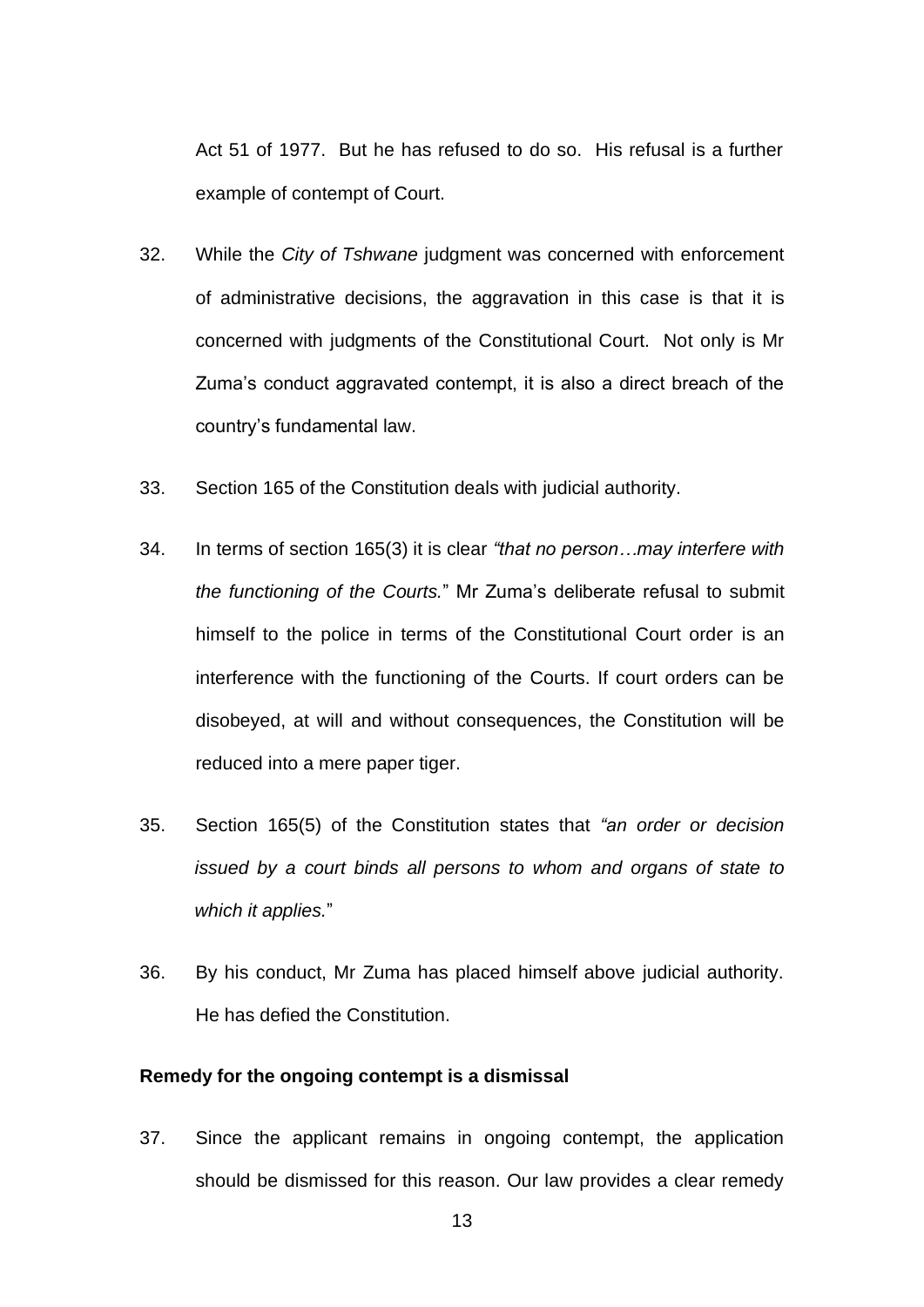for a party in the position of Mr Zuma who approaches the court to legitimate his contempt of court. So long as the contempt continues, it is a bar to the proper administration of justice:

"… *I am of opinion that the fact that a party to a cause has disobeyed an order of the Court is not of itself a bar to his being heard, but if his disobedience is such that, so long as it continues, it impeded the course of justice in the cause, by making it more difficult for the Court to ascertain the truth or to enforce the orders which it may make, then the Court may in its discretion refuse to hear him until the impediment is removed or good reason is shown why it should not be removed."<sup>8</sup> (own emphasis)*

# 38. This has been endorsed by the Constitutional Court, which held:

*"[33] Notwithstanding the existence or otherwise of any agreement, this was not an adequate and proper reason for non-compliance with the August Order. Given the serious nature of the conduct that was conceded, it is hardly acceptable or appropriate for this Court to engage in speculation or an oral contestation from counsel in respect of such a significant issue. Further, considering the relief that the applicant was seeking, he should have proceeded with greater care in ensuring that he was in compliance with the August Order. As mentioned earlier, this matter does not deal with formal contempt proceedings and the requirement of purging related contempt. However, the principle need to preserve the integrity of justice is present here, and there is an undoubted need to assess whether conduct that could compromise that integrity is remedied.*

*[34] Under the circumstances and for the reasons given, I conclude that on what is before us, there is no evidence that the applicant had remedied his conduct. This conclusion then leads to the question as to whether the interests of justice are served by allowing the applicant to ventilate his argument in respect of the merits of the appeal.*

<sup>8</sup> *Byliefeldt v Redpath* [1982 \(1\) SA 702](http://www.saflii.org/cgi-bin/LawCite?cit=1982%20%281%29%20SA%20702) (A)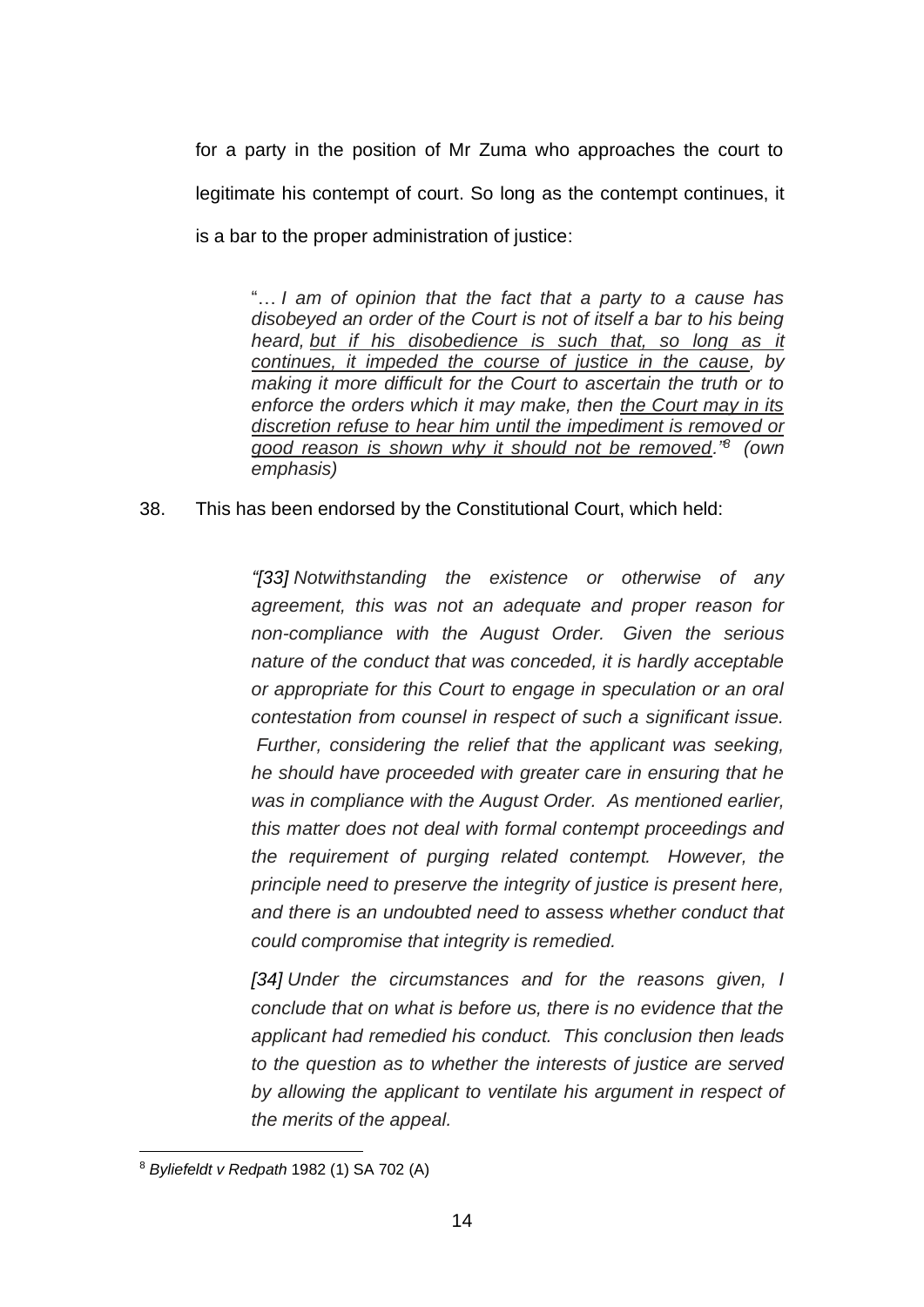*[35] Those interests will not be best served and will be undermined if the applicant is allowed to proceed and deal with the merits of the appeal in the absence of him remedying his conduct by complying with the August Order. It will dilute the potency of the judicial authority and it will send a chilling message to litigants that orders of court may well be ignored with no consequence. At the same time, it will signal to those who are the beneficiaries of such orders that their interests may be secondary and that the value and certainty that a court order brings counts for little. For all these reasons, and in particular that the subject matter of this litigation involves the best interests of the child, the interests of justice strongly militate against the applicant's pursuing his application."<sup>9</sup>* [Underlining added].

- 39. The applicant does not intend to comply with the order. He does challenge the finding of contempt of court. That means he will remain in contempt of court. A party who is in contempt, but explicitly states that he shall not comply should not be heard by a court.
- 40. For this reason too, the application should be dismissed.
- 41. The rescission case is wholly without merit. The facts set out in the answering affidavit should dispel any notion that Mr Zuma was unfairly treated at any stage. There is simply no basis for any claim about a prima facie right in relation to Part B.

<sup>9</sup> S S v V V S (CCT247/16) [2018] ZACC 5; 2018 (6) BCLR 671 (CC)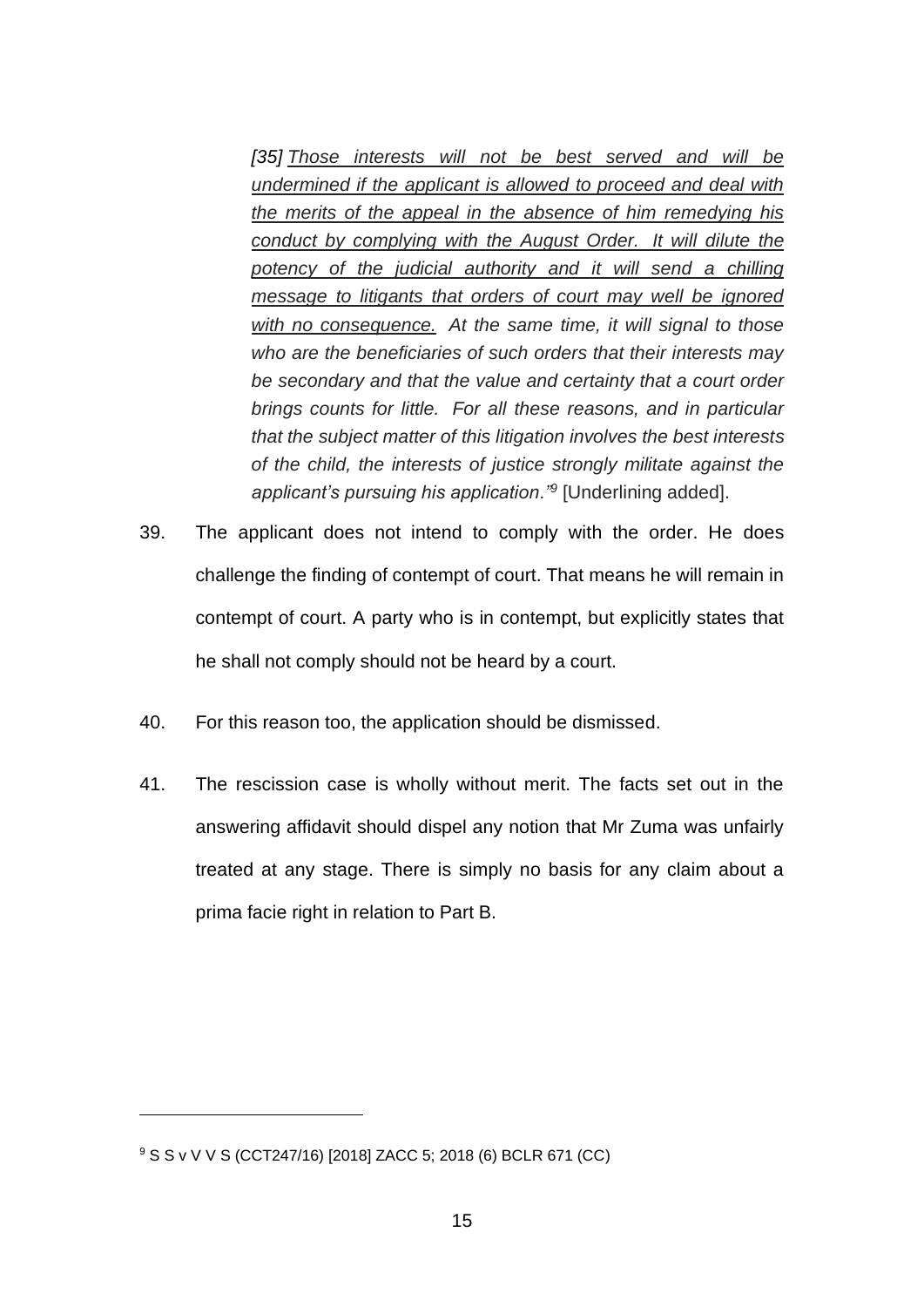# **THE APPLICANT'S UNMERITORIOUS CASE**

# **Part B: Rescission before the Constitutional Court**

- 42. The application before this Court must be seen for what it is this is an application for an order from this Court, to legitimate the applicant's continued contempt of and disregard for the court's authority.
- 43. In his founding affidavit in these proceedings, the applicant states that his rescission application in the Constitutional Court is instituted in terms of rule 42 of the Uniform Rules of Court, read with rule 29 of the Constitutional Court rules. Rule 42 permits a Court to rescind its own order if it was sought and obtained in error and in the absence of the person affected by the order.
- 44. The word 'absence' in the rule does not mean someone who elected not to take part in the court proceedings.
- 45. The applicant would be entitled to the rescission order if he could show it was obtained in his ignorance.<sup>10</sup> The SCA in *Freedom Stationary*  posited the principles thus:

*"An applicant or plaintiff would be procedurally entitled to an order when all affected parties were adequately notified of the relief that may be granted in their absence*." [Underlining added].

46. The applicant could never seriously allege that the orders sought to be rescinded were obtained without his knowledge. On his version, the

<sup>10</sup> *Freedom Stationery (Pty) Ltd v Hassam* 2019 (4) SA 459 (SCA) at 467G–H.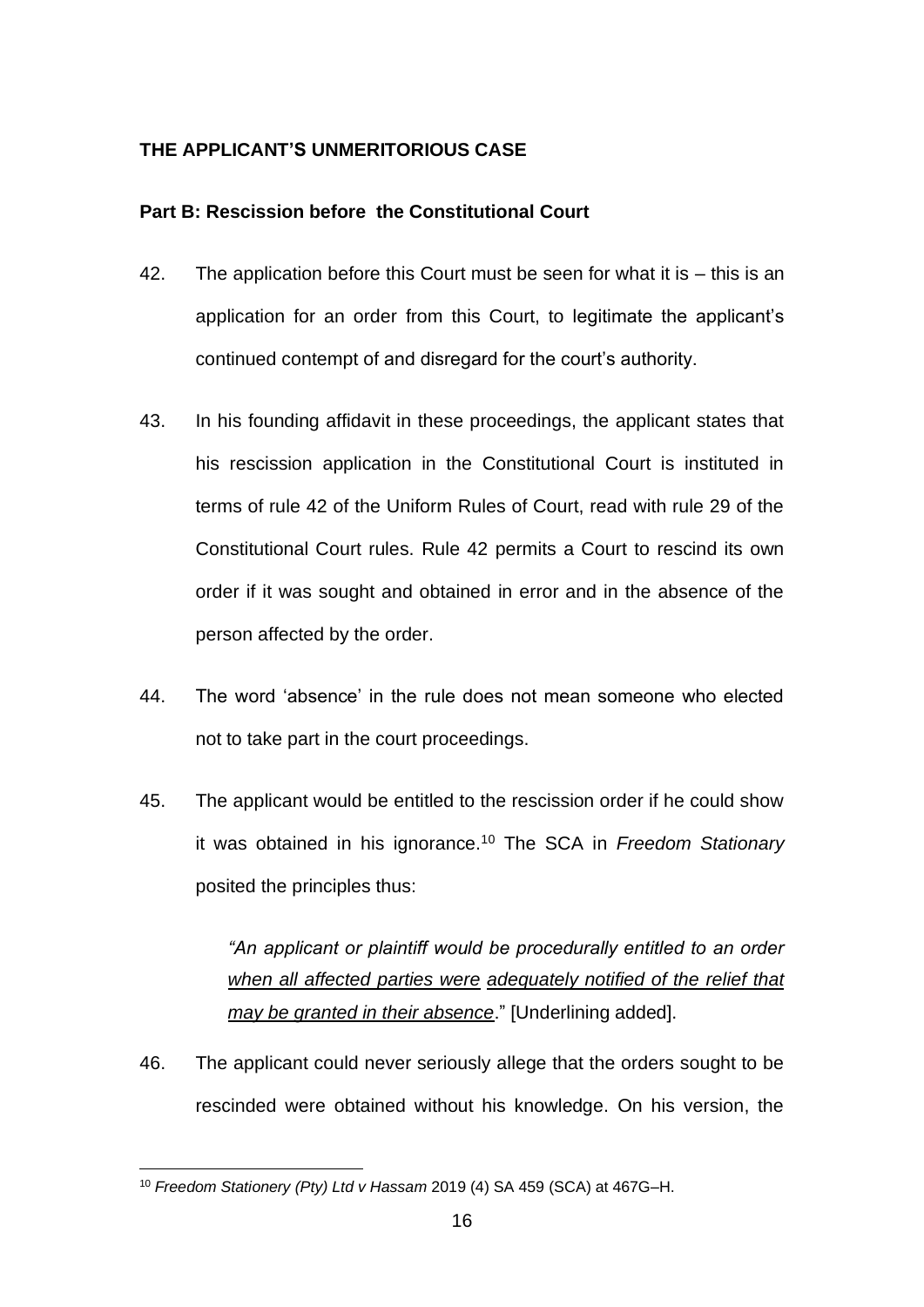applicant was aware of all the proceedings before this Court, that ultimately led to the order for his imprisonment. Notwithstanding his knowledge of the orders that were being sought against him, he remained steadfast in his defiance.

47. His admission that he had knowledge of the proceedings is consistent with the evidence. The Commission instituted an application in the Constitutional Court in December 2020, wherein it sought an order directing the applicant to comply with its summons and appear before in in January and February 2021.<sup>11</sup> The applicant was served with those papers. Instead of filing answering papers or an explanatory affidavit before the Constitutional Court, his attorneys of record (on his instruction) wrote a letter to the Registrar of the Constitutional Court, which read as follows:

> "*We are instructed by our client, President JG Zuma that he will not be participating in these proceedings at all.*" <sup>12</sup> [Underlining added].

48. The Constitutional Court's judgment was handed down on 28 January 2021. It ordered the applicant to appear before the Commission. After delivery of that judgment, the applicant's attorneys, and no doubt, on his instruction, addressed a letter to the Commission advising, "*as a matter of courtesy*" that the applicant would not present himself at the Commission. This was notwithstanding an order of the Constitutional Court which required him to present himself to the Commission.

<sup>11</sup> Commission's AA, para 27.

<sup>&</sup>lt;sup>12</sup> Annexure AA6 to the Commission's answering affidavit.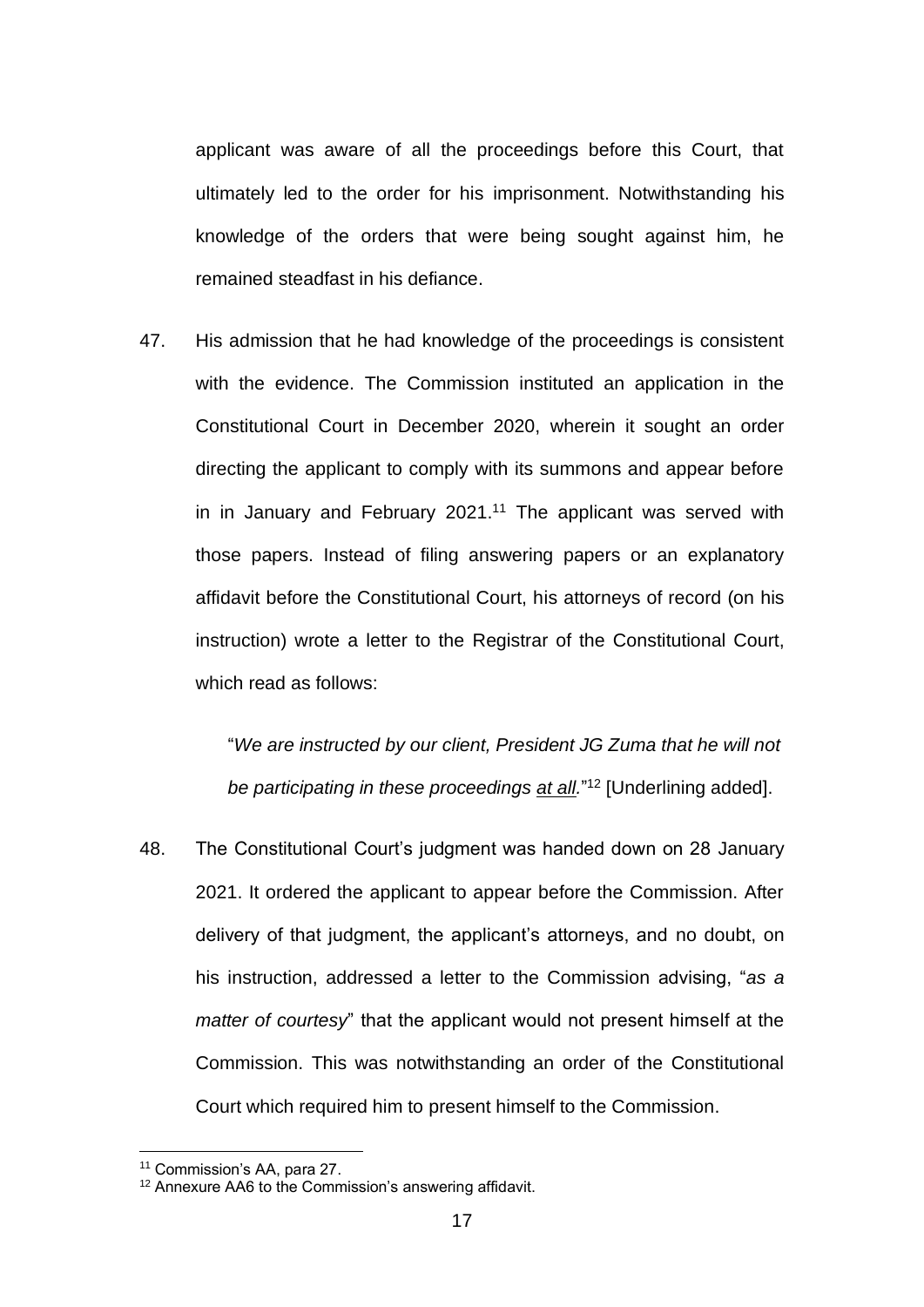- 49. This led the Commission to an application before the Constitutional Court, wherein it sought an order declaring that the applicant was in contempt and court, and seeking his committal to prison for a period of time. As a consequence of that application, the Constitutional Court issued directions as follows:
	- 49.1 1 March 2021, wherein it requested the applicant to file an answering affidavit (if any), and written arguments by certain dates stipulated in those directions. The application did not file either of those documents.<sup>13</sup>
	- 49.2 19 March 2021, inviting the applicant to respond to an affidavit that was filed by the Helen Suzman Foundation. The affidavit did not respond to those allegations.
	- 49.3 6 April 2021, giving the applicant a further opportunity and inviting him to made submissions to the Court of (essentially) what the thought would be an appropriate sanction, in the event that he was to be found in contempt of Court.
- 50. The 6 April invitation was an opportunity for the applicant to actually respond to the Court in the manner that he was invited to do, and place before the Court his concerns, including the concerns now raised in his

<sup>13</sup> Commission's AA, para 47.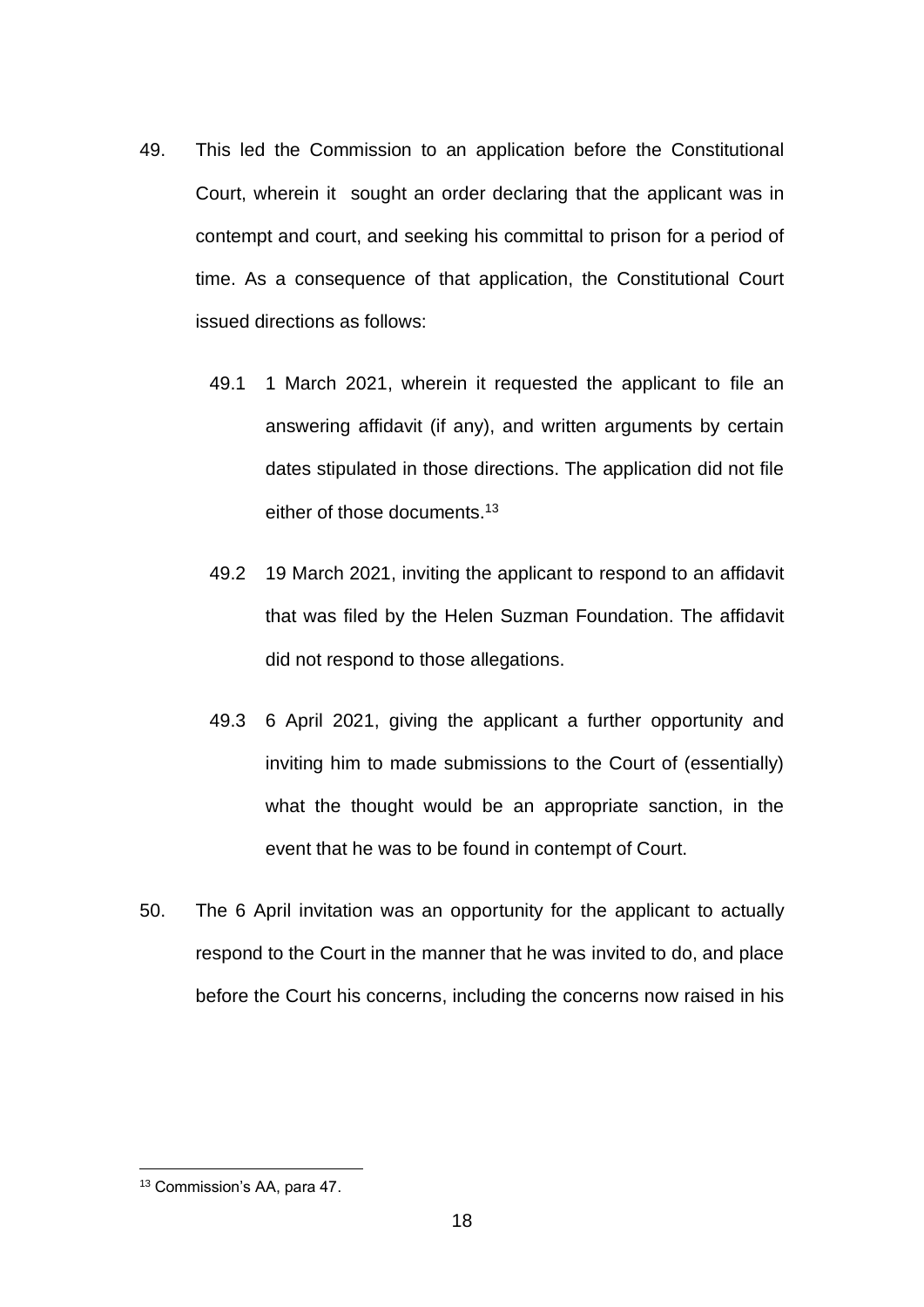replying affidavit. <sup>14</sup> This, he did not do. Instead, he addressed a 21 page letter to the Court. The upshot of that letter<sup>15</sup> was this:

"*I wish to advise you that I will not depose to an affidavit as presently directed. Second, I wish to advise that my stance in this regard is not out of any disrespect for you or the Court, but stems from my conscientious objection to the manner in which I have been treated. Accordingly, I set out in this letter my reasons for not participating and deem it prudent, for the record, to appraise you of my objections."* [Underlining added].

- 51. Having made that election, all be in on "*conscientious"* grounds, disentitled him from seeking the rescission of the Constitutional Court's order, on any basis.
- 52. There is something deeply troubling about the applicant's attitude. He has, on his own version, made elections not to participate in proceedings before the Constitutional Court, because he did not deem those proceedings legitimate. Instead of submitting to the Court's authority and putting his case before it, he chose to be a law unto himself. He has now turned to courts to assist him: (a) in the enterprise of being) a law unto himself, and (b) continue to threaten South Africa's *grundnorm.*

# **Part B: Challenge to Criminal Procedure Act, 1977**

53. The applicant has protested about his Part B which relates to the intended application to challenge the Criminal Procedure Act 51 of

 $14$  RA, paras  $31 - 32$ .

<sup>15</sup> Annexure AA8.1 to the Commission's AA.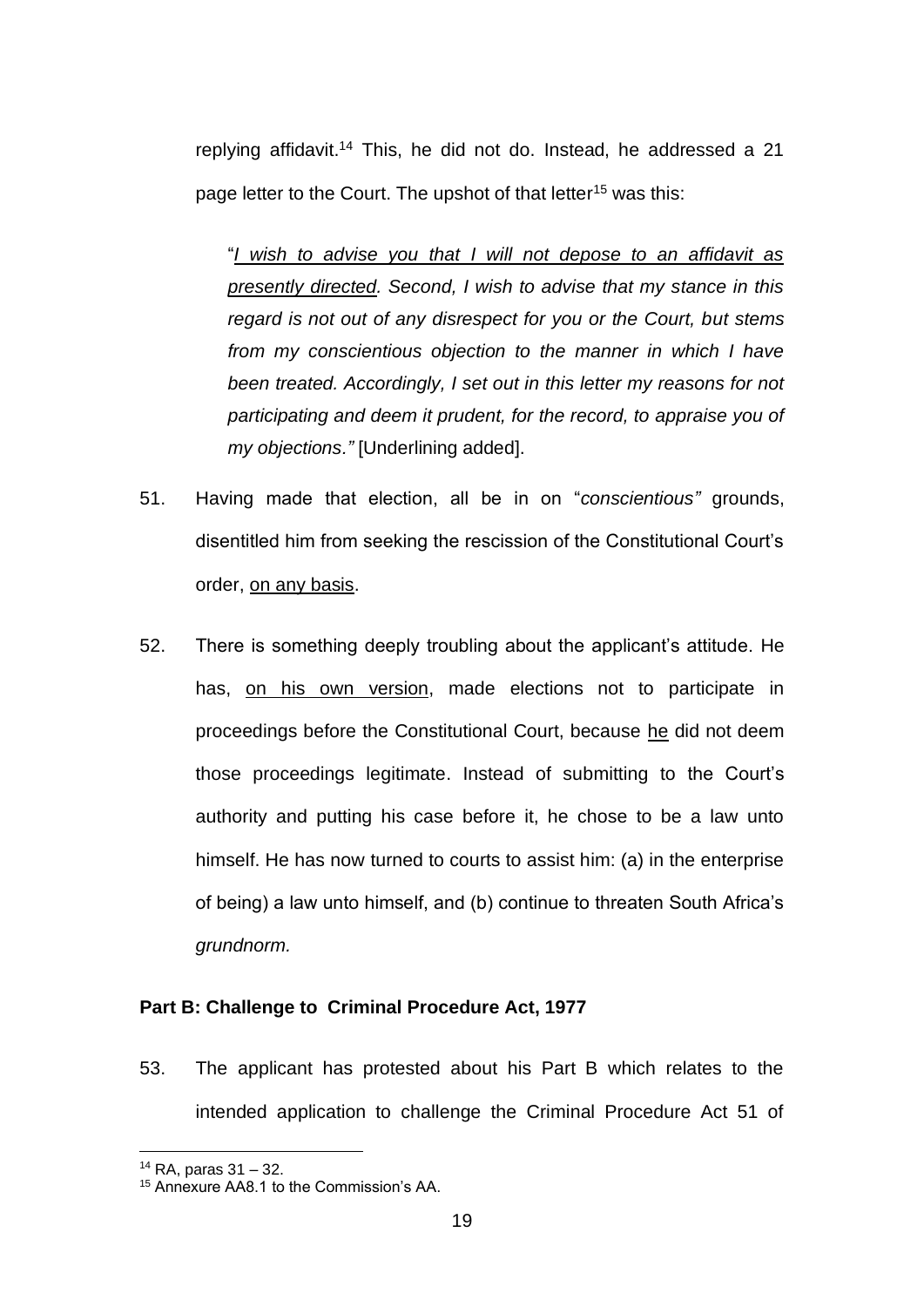1977 for not providing for a trial before sentencing in contempt cases. This argument is without merit. The procedure for contempt has been debated by our courts. It has been found to be compatible with the Constitution. In *Fakie NO v CCII Systems (Pty) Ltd<sup>16</sup>* the Court conducted an extensive analysis of the law of contempt, the procedure followed and the provisions of the Constitution and ultimately decided that the procedure is constitutional:

*"There can be no reason why these protections should not apply also where a civil applicant seeks an alleged contemnor's committal to prison as punishment for non-compliance. This is not because the respondent in such an application must inevitably be regarded as an 'accused person' for the purposes of s 35 of the Bill of Rights. On the contrary, with respect to the careful reasoning in the Eastern Cape decisions, it does not seem correct to me to insist that such a respondent falls or fits within s 35. Section 12 of the Bill of Rights grants those who are not accused of any offence the right to freedom and security of the person, which includes the right not only 'not to be detained without trial',[35](http://www.saflii.org/za/cases/ZASCA/2006/52.html#sdfootnote35sym) but 'not to be deprived of freedom arbitrarily or without just cause'. [36](http://www.saflii.org/za/cases/ZASCA/2006/52.html#sdfootnote36sym) This provision affords both substantive and procedural protection,[37](http://www.saflii.org/za/cases/ZASCA/2006/52.html#sdfootnote37sym) and an application for committal for contempt must avoid infringing it.*

*And in interpreting the ambit of the right's procedural aspect, it seems to me entirely appropriate to regard the position of a respondent in punitive committal proceedings as closely analogous to that of an accused person; and therefore, in determining whether the relief can be granted without violating s 12, to afford the respondent such substantially similar protections as are appropriate* 

<sup>16</sup> *Fakie NO v CCII Systems (Pty) Ltd* 2006 (4) SA 326 (SCA).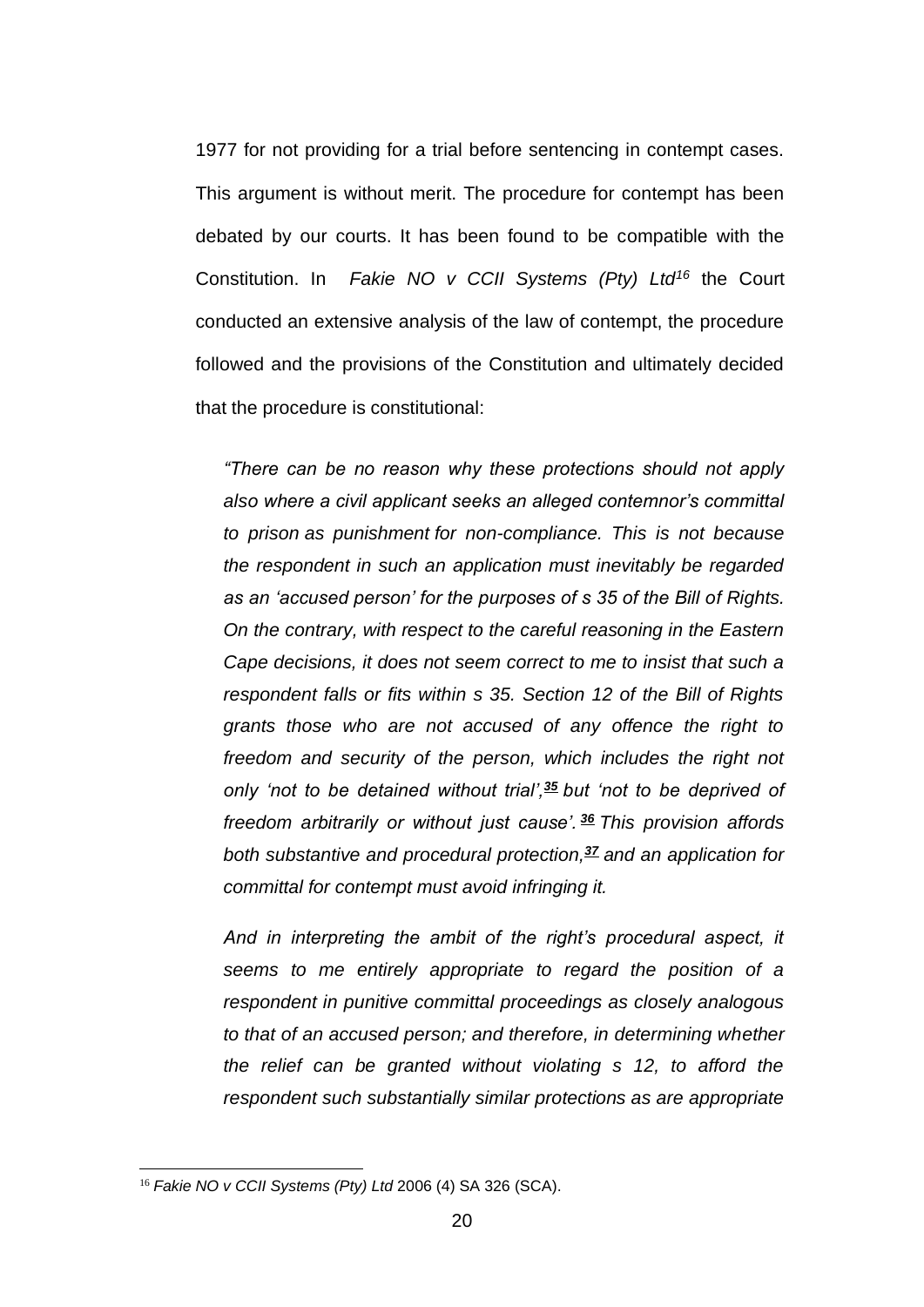*to motion proceedings. For these reasons, the criminal standard of proof is appropriate also here."<sup>17</sup>*

# **CONCLUSION**

- 54. We have argued that the application for a stay ought to be dismissed, for three reasons. The first is that this Court does not have jurisdiction to entertain it. The second is that the applicant does not satisfy the standard for an interim interdict. This is so for two reasons:
	- 54.1 there is an alternative remedy available to him; that of approaching the Constitutional Court under rule 12 of the Rules of the Constitutional Court.
	- 54.2 the balance of convenience does not favour the granting of this application. Stated otherwise, it would be harmful to the rule of law and the constitutional order (that this Court ought to protect), for the court to permit itself to be used to give legitimacy to the applicant's brazen disregard of the courts and their authority.
	- 54.3 The applicant's concerns about his health are not supported by any evidence, whatsoever. It is simply not possible to work out from the papers filed by the applicant whether in fact there will

<sup>17</sup> At para 24 and 25. See too: *S v Mamabolo* (CCT 44/00) [2001] ZACC 17; 2001 (3) SA 409 (CC).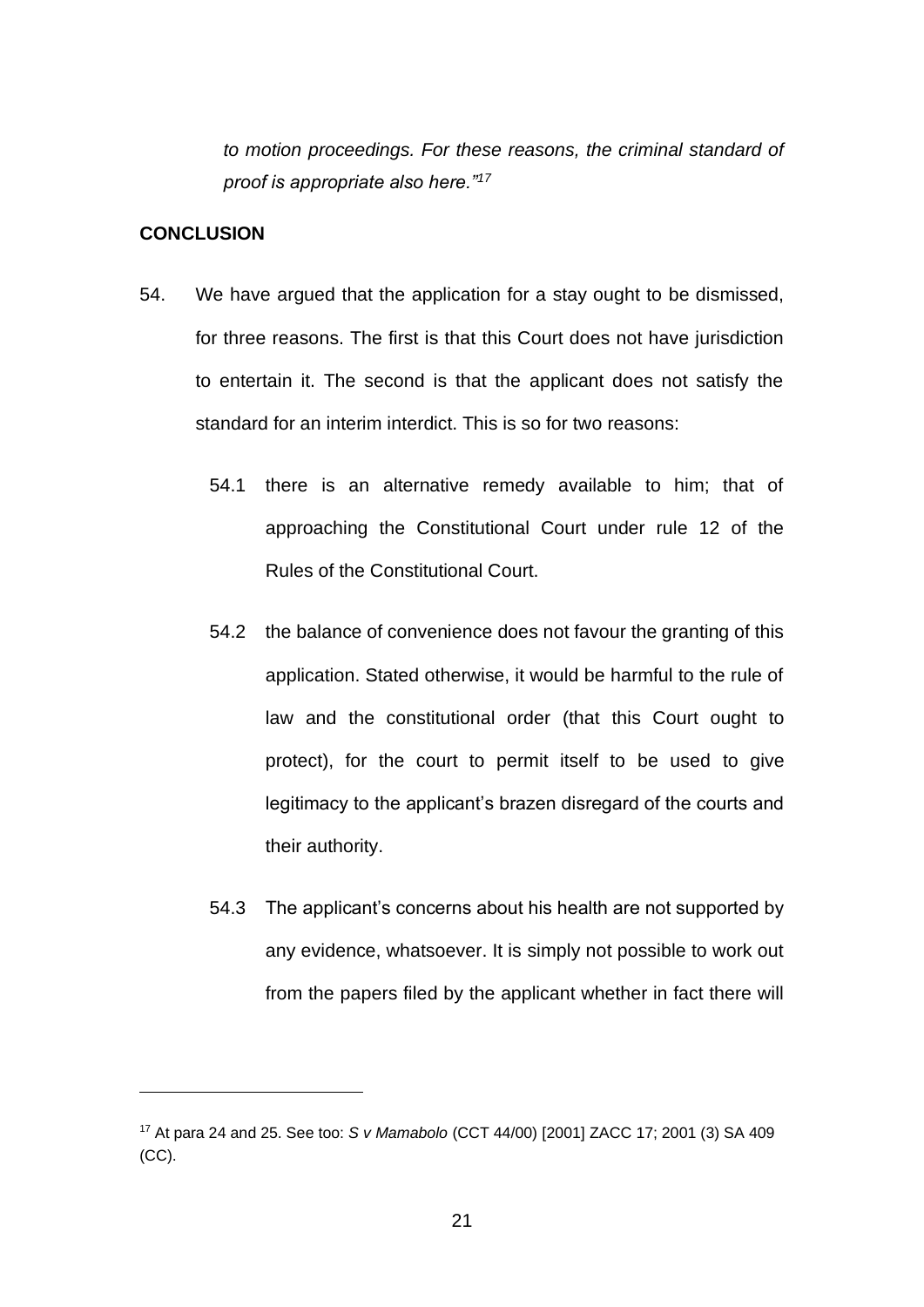be harm arising from his incarceration, the nature of such harm and the extent to which it would be irreparable.

- 55. The third reason is that seen within its broader context (the rescission application), this application is void of any merit.
- 56. The application stands to be dismissed with costs.

### **TEMBEKA NGCUKAITOBI SC NYOKO MUVANGUA** Chambers, Sandton 6 July 2021